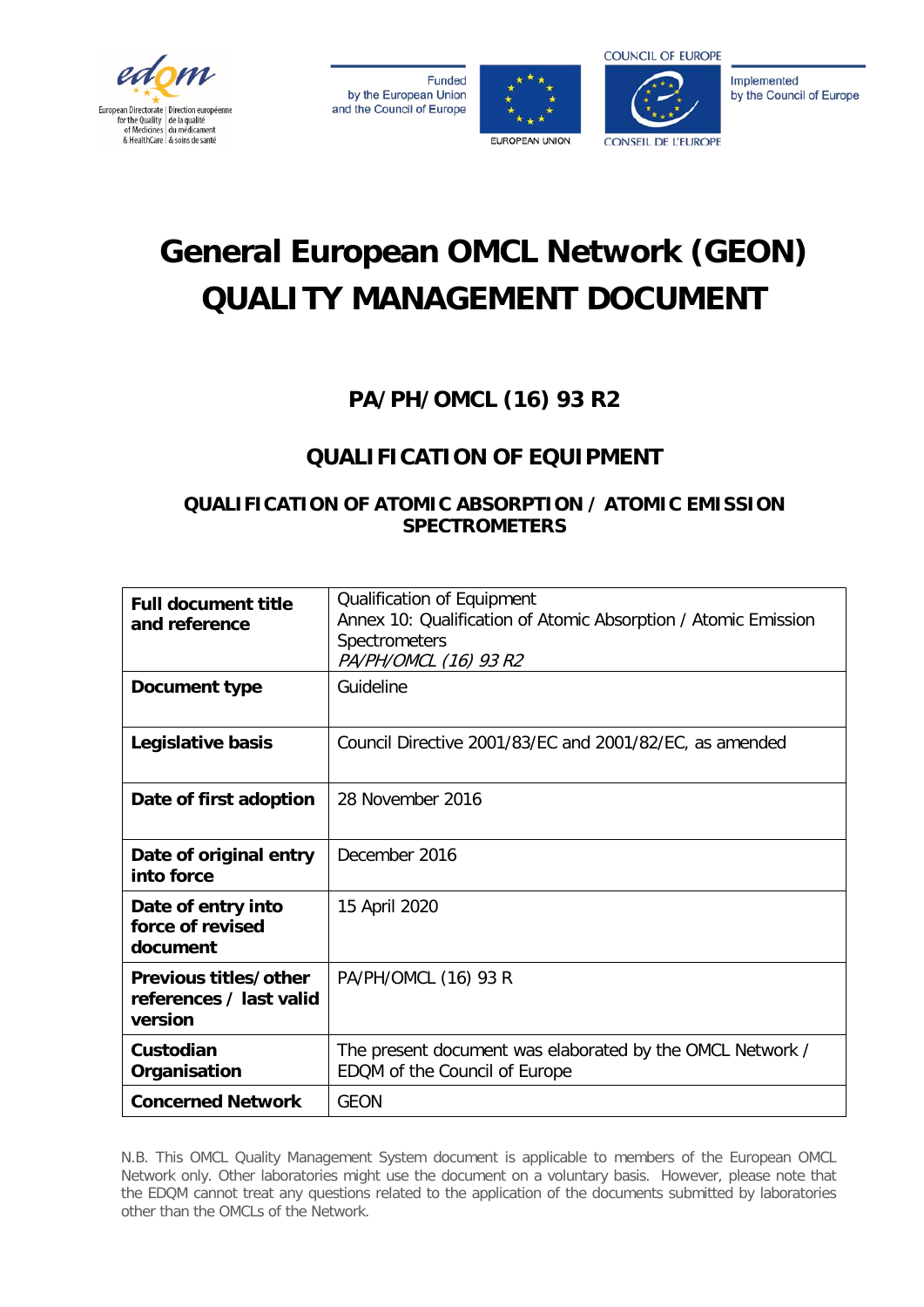# **ANNEX 10 OF THE OMCL NETWORK GUIDELINE "QUALIFICATION OF EQUIPMENT"**

#### **QUALIFICATION OF ATOMIC ABSORPTION / ATOMIC EMISSION SPECTROMETERS**

Note: Mandatory requirements in this annex are defined using the terms "shall" or "must". The use of "should" indicates a recommendation. For these parts of the text other appropriately justified approaches are acceptable. The term "can" indicates a possibility or an example with non-binding character.

#### **Introduction**

The present document is the tenth Annex of the core document "Qualification of Equipment", and it should be used in combination with it when planning, performing and documenting the Atomic absorption (AA) spectrometer/ Atomic emission (AE) spectrometer qualification process. For AE spectrometer only atomization in flame is considered (Inductively coupled plasma-atomic emission spectrometry is not covered by this guideline).

The core document contains the Introduction and general forms for Level I and II of qualification, which are common to all type of instruments and the present annex contains instrument-related recommendations on parameters to be checked at Level III and IV of qualification and the corresponding typical acceptance limits, as well as practical examples on the methodology that can be used to carry out these checks. The frequency of performing the checks should be defined by each OMCL.

Level III (Periodic and motivated instrument calibration/checks) and IV (In-use instrument checks) qualifications must be carried out as an ISO 17025 requirement. Requirements and (if applicable) corresponding typical acceptance limits (given in bold) should be applied; however other appropriately justified approaches are acceptable. Exemplary procedures provided in this document have non-binding character. They can be helpful when carrying out the required qualification. Nevertheless, it is left to the professional judgement and background experience of each OMCL to decide on the most relevant procedures to be undertaken in order to provide evidence that their AA/ AE spectrometers are working properly and are suitable for their intended use. If the qualification of equipment is done by the manufacturer or an external service provider, it is the responsibility of the OMCL to make sure that this is in line with the requirements set out in this guideline.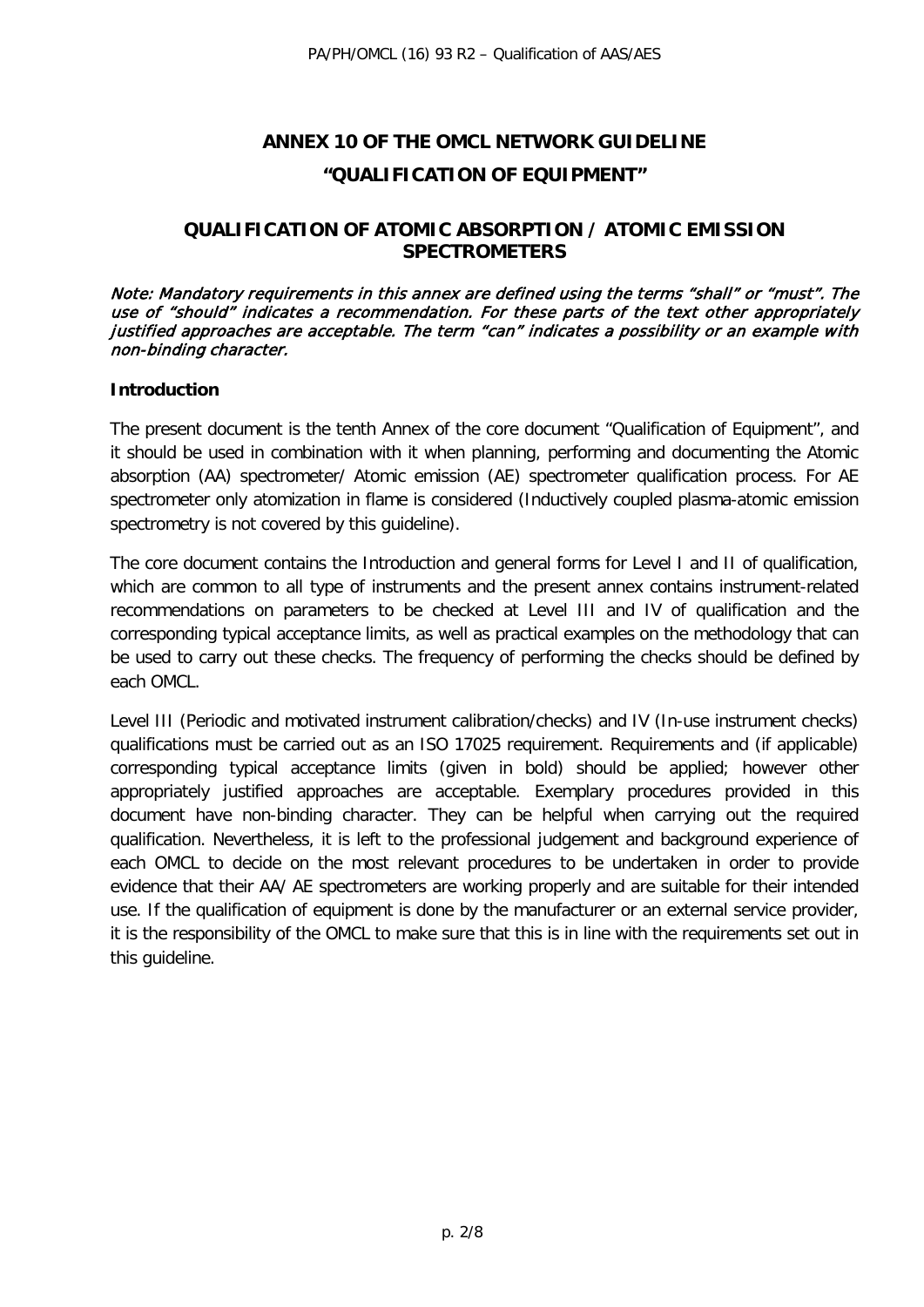# **Level III. Periodic and motivated instrument checks**

Recommendation for AA/AE spectrometers and related typical acceptance limits

| Parameter to be checked           | Typical tolerance limits*               |  |  |
|-----------------------------------|-----------------------------------------|--|--|
| 1. Absorption sensitivity         |                                         |  |  |
| <b>Flame Test</b>                 | $\geq$ 0.2 Absorbance units             |  |  |
| <b>Furnace test</b>               | $\geq$ 0.15 Absorbance units            |  |  |
|                                   | or $\pm 20$ % of Cu characteristic mass |  |  |
| Hydride vapor generator test      | $\geq$ 0.25 Absorbance units            |  |  |
| 2. Absorption precision           |                                         |  |  |
| <b>Flame Test</b>                 | $RSD \leq 2.0 \%$                       |  |  |
| <b>Furnace test</b>               | $RSD \leq 2.5 \%$                       |  |  |
| Hydride vapor generator test      | $RSD \le 5.0 \%$                        |  |  |
| 3. Absorption linearity           | Correlation coefficient $\geq 0.995$    |  |  |
| 4. Wavelength accuracy            | $\pm$ 0.5 nm                            |  |  |
| 5. Photometric noise              |                                         |  |  |
| <b>Background correction Off</b>  | $\leq$ 0.01 Absorbance units            |  |  |
|                                   | $SD \leq 0.001$                         |  |  |
| <b>Background correction On</b>   | $\leq$ 0.015 Absorbance units           |  |  |
|                                   | $SD \leq 0.001$                         |  |  |
| 6. Flame Emission (if applicable) |                                         |  |  |
| Gain                              | $\leq$ 90 %                             |  |  |

\* The tolerance limits may be optimized according to the manufacturer's instructions.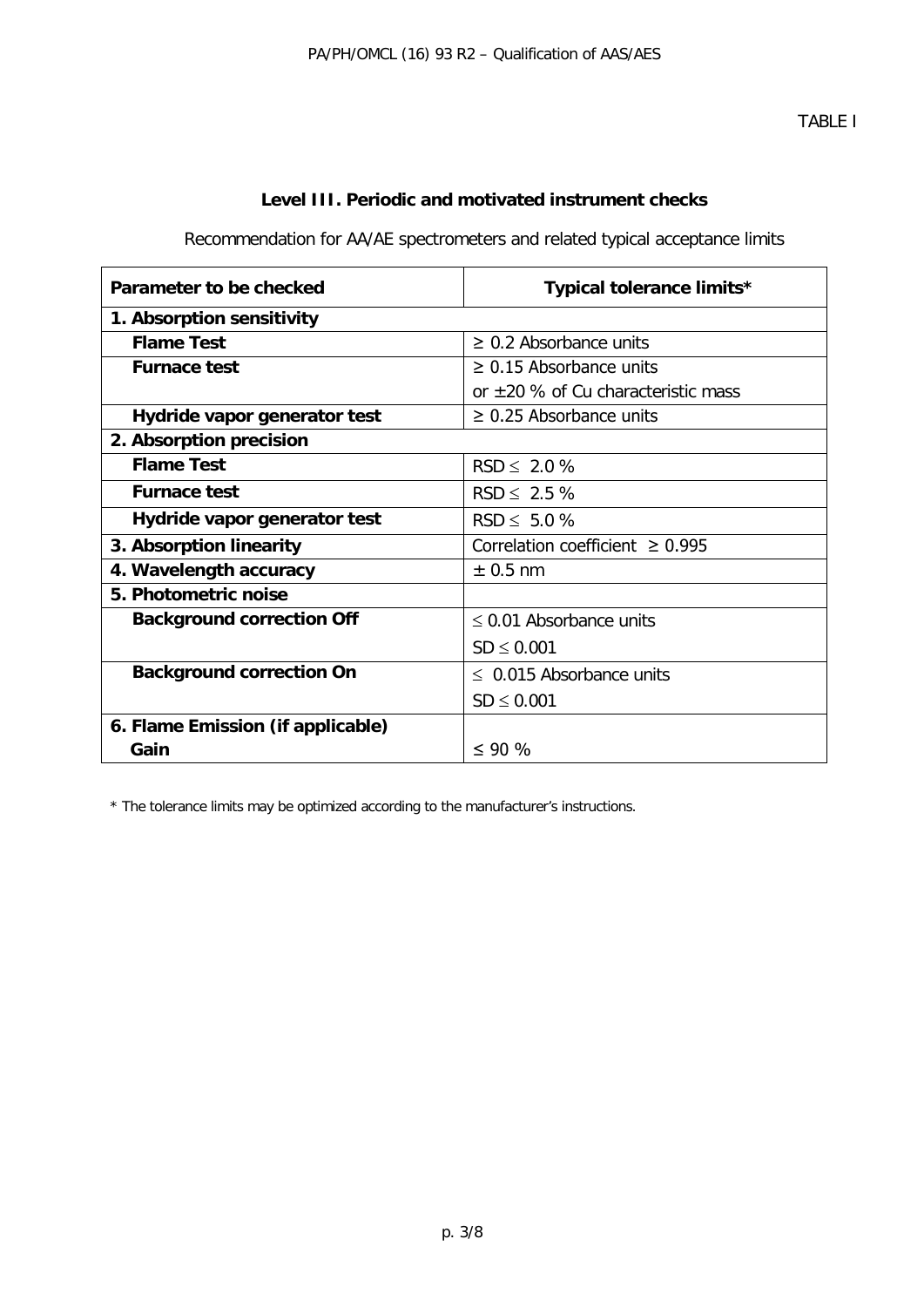#### **Level IV. In-use instrument checks**

Recommendations for AA/AE spectrometers and related typical acceptance limits

| Parameter to be checked      | Typical tolerance limits*           |
|------------------------------|-------------------------------------|
| 1. Absorption sensitivity    |                                     |
| <b>Flame Test</b>            | $\geq$ 0.2 Absorbance units         |
| <b>Furnace test</b>          | $\geq$ 0.15 Absorbance units        |
| Hydride vapor generator test | $\geq$ 0.25 Absorbance units        |
| 2. Linearity                 | Correlation coefficient $\geq 0.99$ |

\* The tolerance limits may be optimized according to the manufacturer's instructions.

All parameters given should be checked according to the procedures described in Level III, or alternatively according to Ph. Eur., system suitability requirements in MAH dossier or validated inhouse method.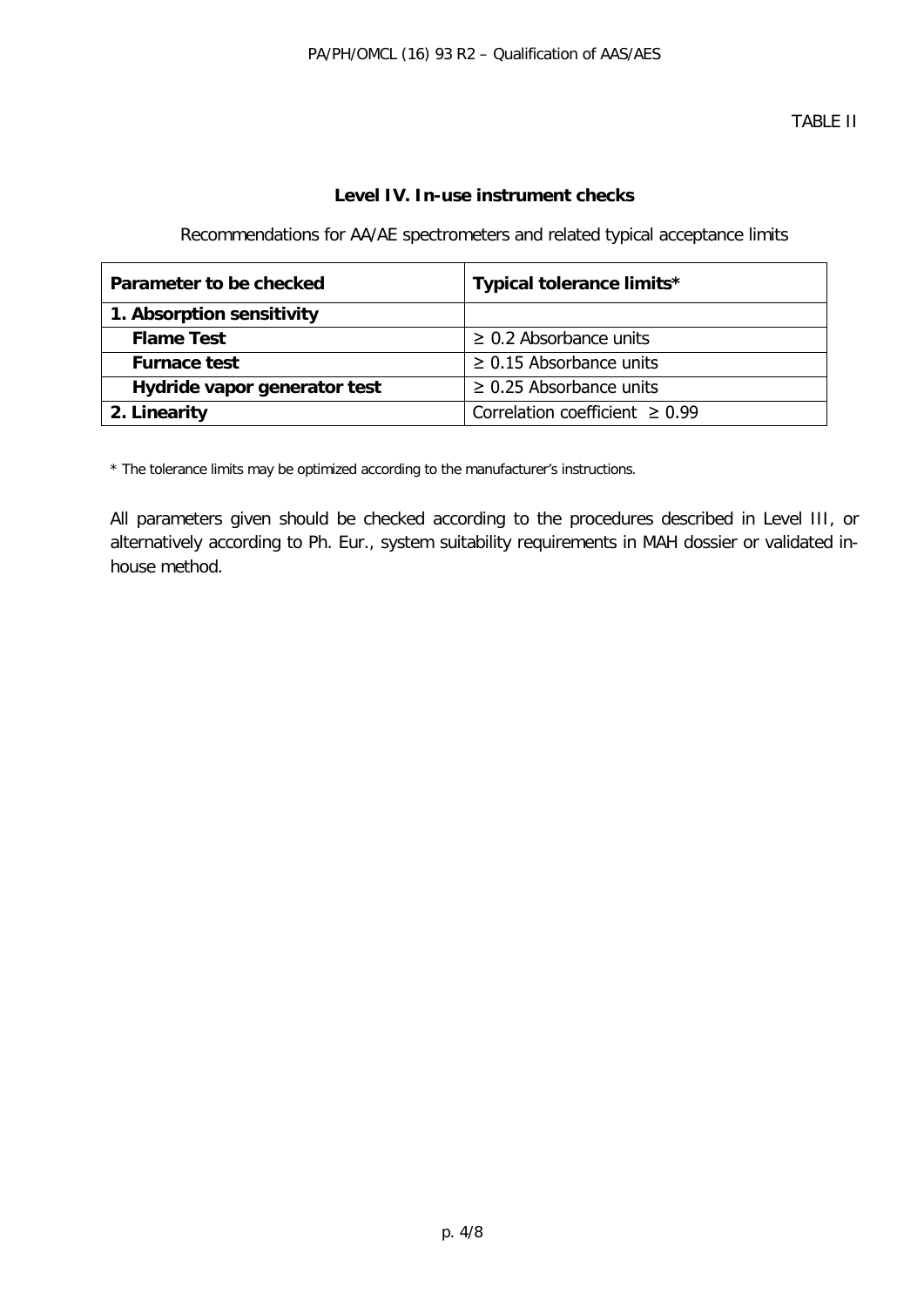#### **Level III. Periodic and motivated instrument checks**

This section contains practical examples of tests and their associated tolerance limits for several parameters related to the Level III qualification of AA/AE spectrometers.

#### **1. Absorption Sensitivity and Precision**

The purpose of this test is to determine the absorption sensitivity and absorption precision of the instrument using a reference solution of a known element with a known concentration (certified reference material should be used), for example: copper for flame instruments and manganese or copper for furnace instruments.

#### **Flame test**

#### Reference solutions:

2 mg copper/L water R or 5 mg copper/L in water R, depending of the instrument characteristics

#### Method:

Measure the absorbance of the specific element six times in reference solution at the specific wavelength (324.8 nm for copper) according to the manufacturer instructions, and record the values using the appropriate data system.

#### Limits:

The test passes if the absorbance reading is within the expected value ( $\geq$  0.2 Absorbance units for chosen concentration) and the value for relative standard deviation (% RSD) measured absorbance of the consecutive measurements is  $\leq 2.0$  %.

In alternative, the absorbance reading is within  $\pm$  20 % of absorbance value specified by the method provided by the instrument manufacturer.

#### **Furnace test**

#### Procedure 1:

#### Reference solution:

1 µg manganese/L water R or 25 µg copper/L in water R or other appropriate element at the given concentration, according to instrument manufacturer instruction.

#### Method:

Measure the absorbance of the specific element six times in reference solution at the specific wavelength (279.5 nm for manganese or 324.8 nm for copper) according to the manufacturer instructions and record the value using the appropriate data system.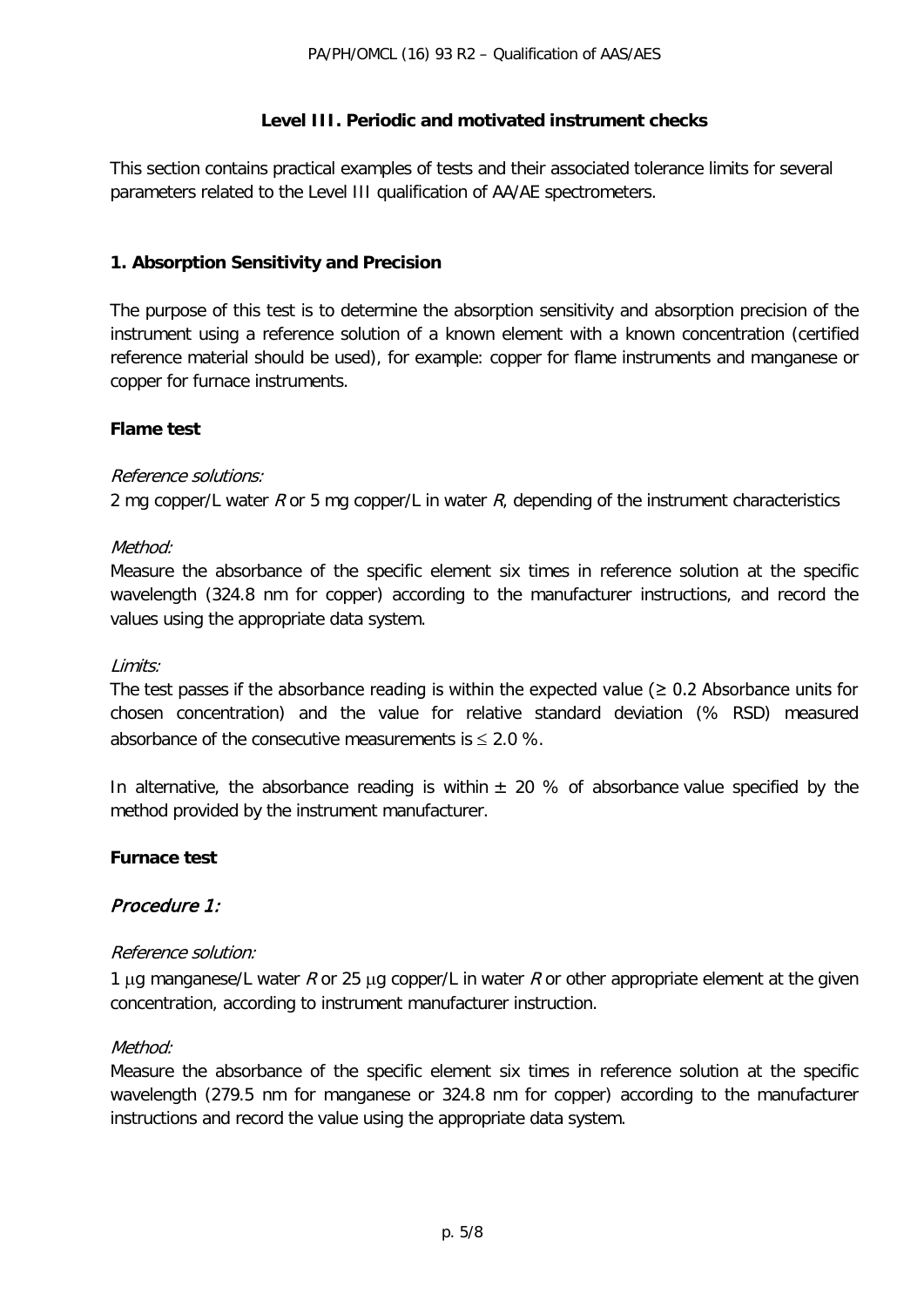# Limits:

The test passes if the absorbance reading is within the expected value ( $\geq 0.15$  Absorbance units) and the value for relative standard deviation (RSD %) measured absorbance of the consecutive measurements is  $\leq 2.5$  %.

This limit is applicable using manganese or copper reference solution prepared as described above (Procedure 1), when other elements are used the limit is to be adjusted taking into consideration the manufacturer's specification.

# Procedure 2:

Prepare a copper reference solution and measure the characteristic mass as described by the manufacturer.

### Limits:

± 20% of copper characteristic mass, as specified by the manufacturer.

### **Hydride vapor generator test**

#### Reference solution:

Prepare a solution containing 10 µg arsenic/L in water R containing 2 mL hydrochloric acid R and 2 mL of 20 % v/v potassium iodide.

#### Method:

Measure the absorbance of the specific element six times in reference solution (10 µg arsenic/L) at the specific wavelength (193.7 nm for arsenic) according to the manufacturer instructions, and record the value using the appropriate data system.

#### Limits:

The test passes if the absorbance reading is within the expected value ( $\geq$  0.25 Absorbance units) and the value for relative standard deviation (% RSD) measured absorbance of the consecutive measurements is  $\leq 5$  %.

# **2. Absorption Linearity**

The purpose of this test is to determine the linear relationship between the measured absorbance and the concentration of the multiple certified standard solutions of a known element (for example, copper for flame instruments and manganese or copper for furnace instruments).

#### Reference solution:

Prepare at least three reference solutions of copper for flame instruments and manganese or copper for furnace instruments over the calibration range (depending of the instrument characteristics) and a blank solution.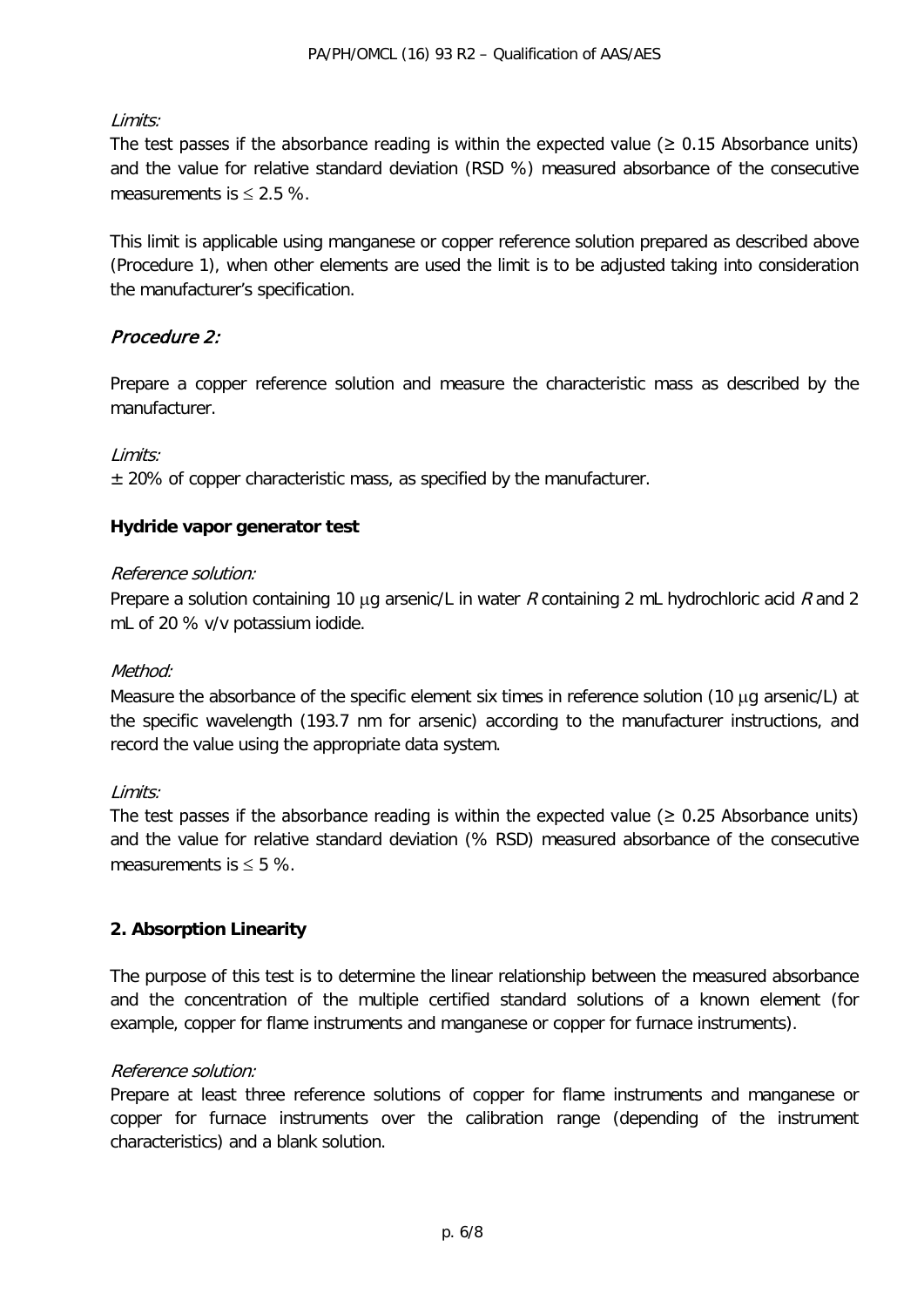For example:

For flame instruments:

- Reference solutions of copper: 0  $\mu$ g/mL, 1  $\mu$ g/mL, 2.5  $\mu$ g/mL, 3.5  $\mu$ g/mL and 5  $\mu$ g/mL For furnace instruments:

- Reference solutions of copper: 0 µg/L, 10 µg/L, 15 µg/L, 20 µg/L and 25 µg/L

- Reference solutions of manganese: 0 µg/L, 0.1 µg/L, 0.5 µg/L, 1.2 µg/L and 2.0 µg/L Hydride vapor generator

- standard solutions of arsenic: 0  $\mu$ g/L, 2.5  $\mu$ g/ L, 5  $\mu$ g/ L, 7.5  $\mu$ g/ L and 10  $\mu$ g/ L Solvent: water R.

### Method:

Measure the absorbance of the specific element in standard solutions (at least three replicates for each concentration) at the specific wavelength (279.5 nm for manganese or 324.8 nm for copper) according to the manufacturer instructions, and record the values using the appropriate data system. Calculate the calibration curve by least-square regression from all measured data.

### Limits:

The test passes if the correlation coefficient is at least 0.995. Residuals of each calibration level are randomly distributed around the calibration curve.

#### **For furnace instruments with autosampler:**

If an auto sampler is used, which mixes the calibration solutions automatically, the autosampler linearity should be checked instead of absorption linearity.

#### Limits:

The test passes if the correlation coefficient is at least 0.995.

# **3. Wavelength accuracy**

#### Method:

The accuracy of the wavelength can be verified by measuring the emission lines of a certified hollow cathode lamp for the elements at the low, middle and high end of the spectrum. For example: As (193.7 nm), Cu (324.8 nm), Na (585.3 nm) and K (766.5 nm).

Alternatively, if the specified hollow cathode lamps are not available, verify the accuracy of the wavelength readings by measuring the emission lines of an Hg hollow cathode lamp (for example: 253.6 nm, 365.0 nm, 435.8 nm, 546.1 nm, 585.5 nm, 640.2 nm and 724.5 nm).

#### Limits:

The test passes if the measured values are within  $\pm$  0.5 nm of the wavelengths of the used lamp.